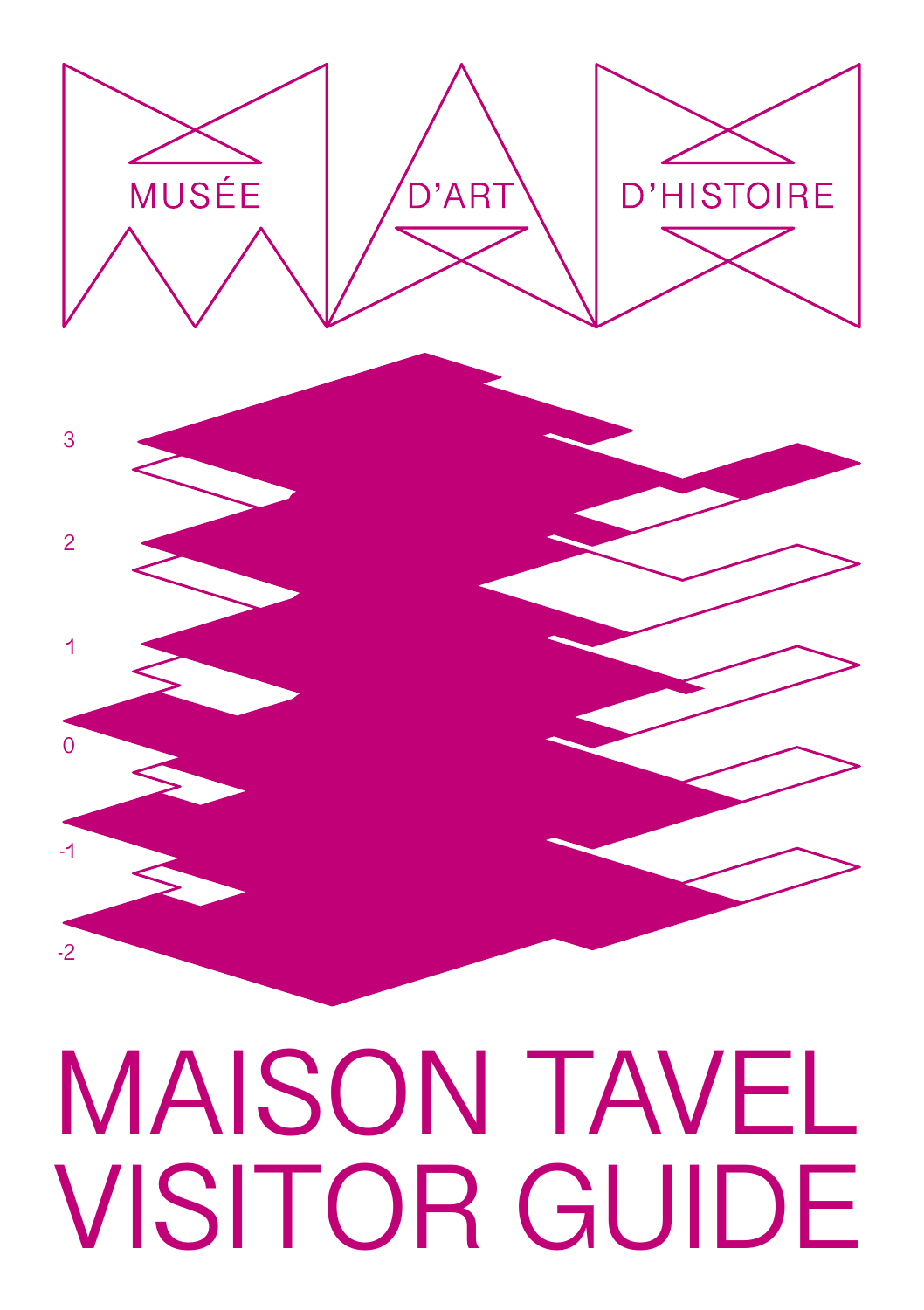### TOUR ITINERARY

The tour of the house begins on the third-floor attic with the large relief model of Geneva in 1850. It continues down the outside stairs to the lower floors. The second floor re-creates an  $18<sup>th</sup>$ -19<sup>th</sup> century bourgeois interior and may be viewed in any order.

The itinerary is themed from the first floor to the vaulted cellars and offers a glimpse of Geneva in the Middle Ages, throughout the Reformation and at the time of the Escalade\*. It also depicts the economic, political and urban development problems faced during Geneva's history.

In the second basement, there are temporary exhibitions on themes related to the history of Geneva and its inhabitants.

#### AUDIO GUIDES

- 1. Go straight to on the website izi.travel and select *Maison Tavel* page
- Pick up the audio quide and the language of your choice

\*L'Escalade, or Fête de l'Escalade is an annual festival held in December in Geneva, celebrating the defeat of the surprise attack by troops sent by Charles Emmanuel I, Duke of Savoy during the night of 11–12 December 1602. The celebrations and other commemorative activities are usually held on 12 December or the closest weekend.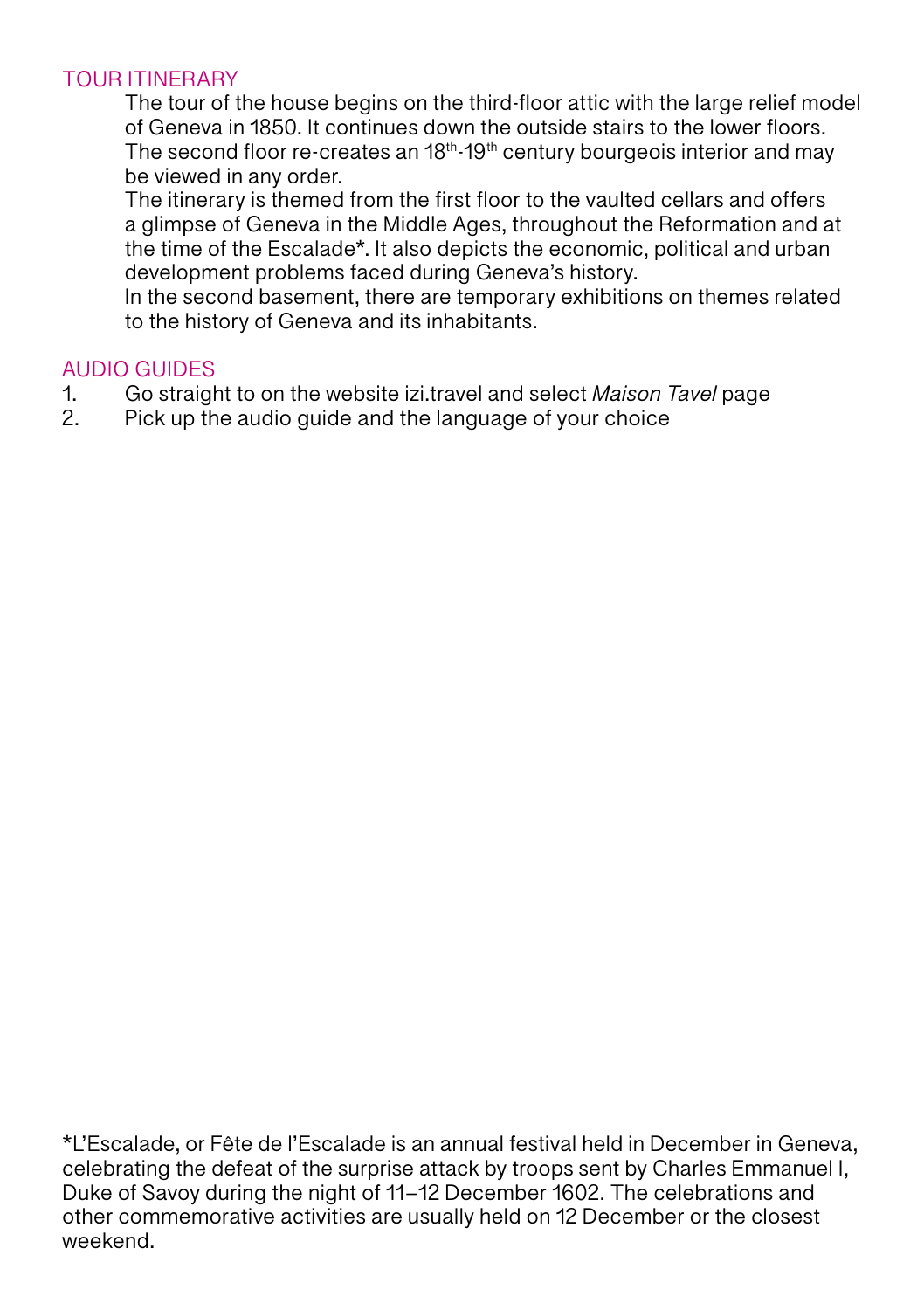The *Maison Tavel* (Tavel House) is the oldest private residence in Geneva. This remarkable example of Swiss civil architecture bears the name of the family who owned it from the late  $13<sup>th</sup>$  to the early  $16<sup>th</sup>$  century.

Destroyed by a fire in 1334, which spared only the cellars, the house was rebuilt with both the character of a fortified dwelling with turrets, but also that of a city palace with a façade embellished with carved heads. Over the centuries numerous architectural transformations were undertaken, especially by the Calandrini family in the 17<sup>th</sup> and early 18<sup>th</sup> centuries.

In 1963, the City of Geneva acquired the *Maison Tavel* and carried out an exemplary restoration. Archaeological digs begun in 1979 by the Canton's Archaeological Services, especially in the garden, brought to light vestiges of an 11<sup>th</sup> century tower and a 17<sup>th</sup> century cistern to collect rainwater.

Since 1986, this historical building has been home to the *Musée d'histoire urbaine et de la vie quotidienne* (Museum of Urban History and Daily Life). The engravings, paintings, maps, models, furniture and miscellaneous objects presented come from Geneva's public collections and evoke Geneva's past and its inhabitants from the Middle Ages through to the 19<sup>th</sup> century.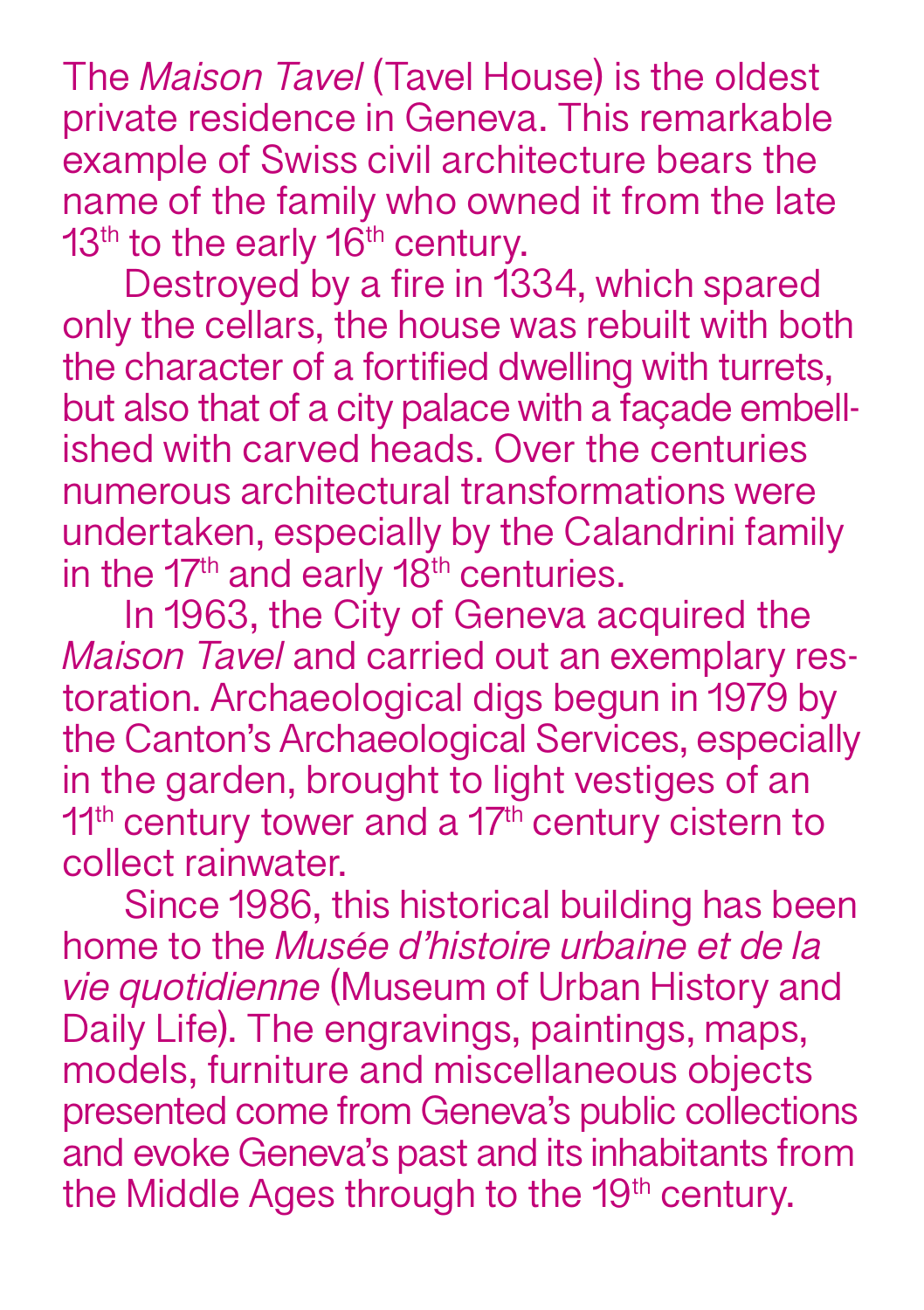## TEN EXCEPTIONAL OBJECTS

This itinerary showcases a selection of highlights from the *Maison Tavel*. These ten remarkable objects merit a visit in themselves.

#### Weathervane representing the eagle of the Tavel family crest, ca. 1334.

This weathervane was found in a Medieval tower unearthed during an archaeological dig. Modelled after the Tavel family crest, the eaglet with wings displayed is believed to date back to the time when the tower was rebuilt in the wake of the 1334 fire that destroyed part of the city.

#### *The Escalade\* of Geneva in 1602, View with speech scrolls*, ca. 1620.

This panoramic view shows Geneva's people joining to take up arms on the city's walls and the Savoy army attempting to scale the walls with ladders. The Reformed Republic's motto, *Post tenebras lux*, appears alongside scrolls stretched across the sky by angels and inscribed with verses of the Bible.



### Guillotine of Geneva, 1799.

Formerly kept in the old diocesan prison, this guillotine was set up on the Place de Neuve for every execution. During the French annexation of Geneva (1798-1813), thirty-six prisoners were executed. After the Republic was restored, in 1813, the guillotine was only used six more times. In a pioneer move, Geneva abolished the death penalty in 1871.



### Mitre in painted cardboard, 16<sup>th</sup> century.

This mitre depicts a man surrounded by two women in lascivious poses. Prior to the Reform, prostitution was legal and regulated in Geneva. In 1536, Reformers took legal steps to enact a ban. Offenders were whipped and forced to wear these mitres showing their offence.

B

C

 $\Box$ 

A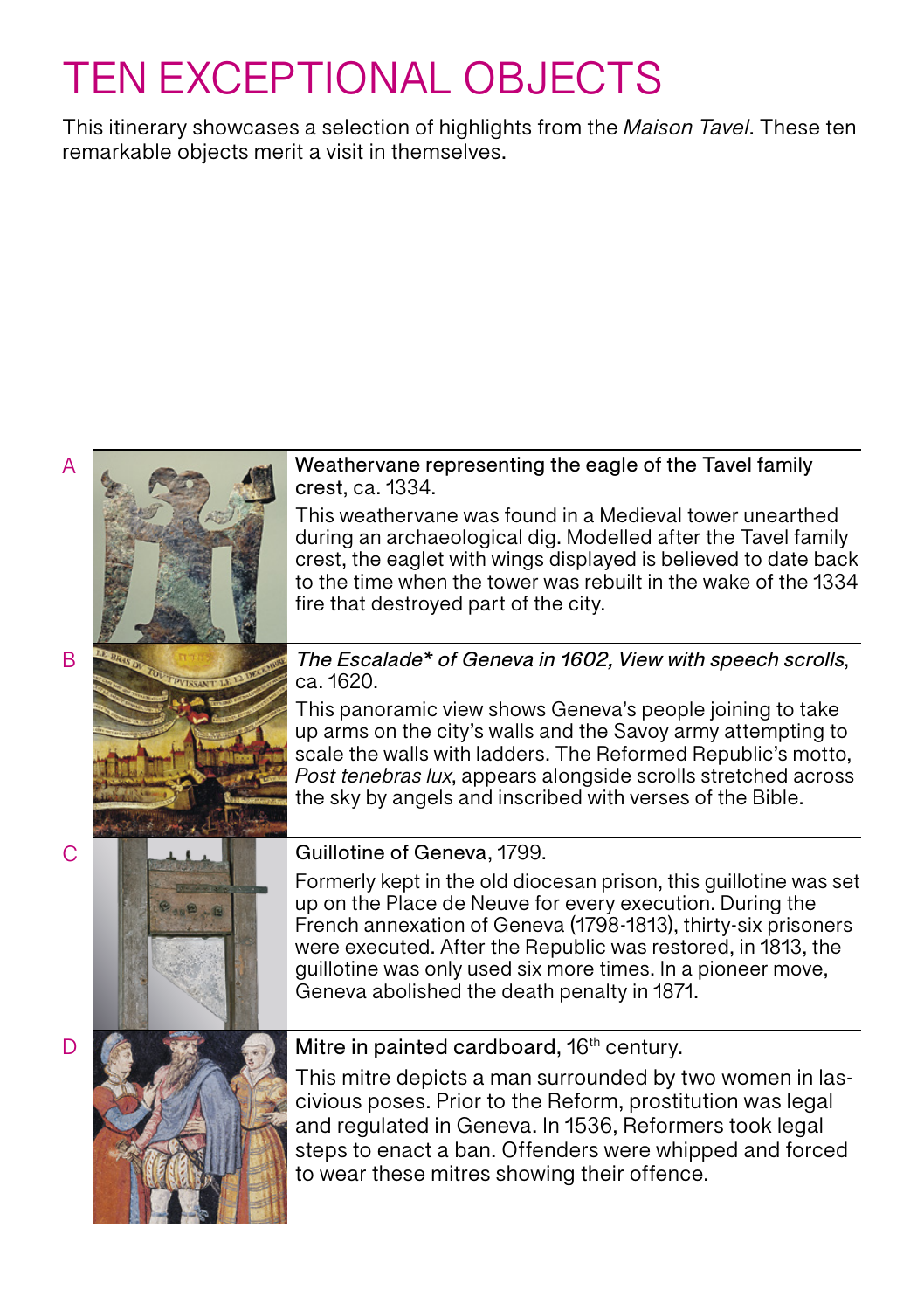





This relief model, created by the architect Auguste Magnin (1842-1903), shows a reduced-scale overview of Geneva circa 1850, at a time when the city was still fortified. In 1849, the Radical regime established by James Fazy decided to have them demolished to accommodate the city's economic development and growing population.

Goldsmith's sign, late 18<sup>th</sup> century.

This sign hung outside the workshop of Étienne Terroux, a Huguenot goldsmith who took refuge in Geneva, bringing along with him his expertise of the craft and contributing to the rise of watchmaking, goldsmithing and jewellery, the leading industries of 18<sup>th</sup> century Geneva.

Fragment of calico cloth, ca. 1790.

This fragment is one of the rare extant testaments of the flourishing textile printing industry in 18th century Geneva, which employed up to 20% of the active population. The aptly-named 'Indiennes' are printed textiles inspired by fabrics originally imported from India.

#### *Les Eaux-Vives and Cologny seen from Les Tranchées*, Simon Malgo, 1778.

This painting shows a view of the lake as seen from the hills of Les Tranchées, which lay just beyond the city walls. It shows the city's fortified walls, overrun by vines, the Saint-Antoine bulwark and the Master Tower. On the right, the town of Les Eaux-Vives, named after the springs that flowed through it.

### Carved heads on the facade, ca. 1334.

These sculptures were originally decorative features on the facade of Maison Tavel. They are the only example of Medieval civilian sculpture in Geneva or around the lake. This series of carved heads tell a story that has remained enigmatic to this day, like the slight smile on the lips of its characters. The sculptures now displayed on the facade are replicas.



Coat of arms from Porte Neuve, Cabane, 1740.

This coat of arms emblazoned with the city's designs once stood atop the Porte Neuve, built in 1564 along the city's fortified wall. One side displays the key for the Diocese of Geneva, the other bears the halved eagle of the Holy Roman Empire, to which the prince bishops swore allegiance.

F

G

H

I

J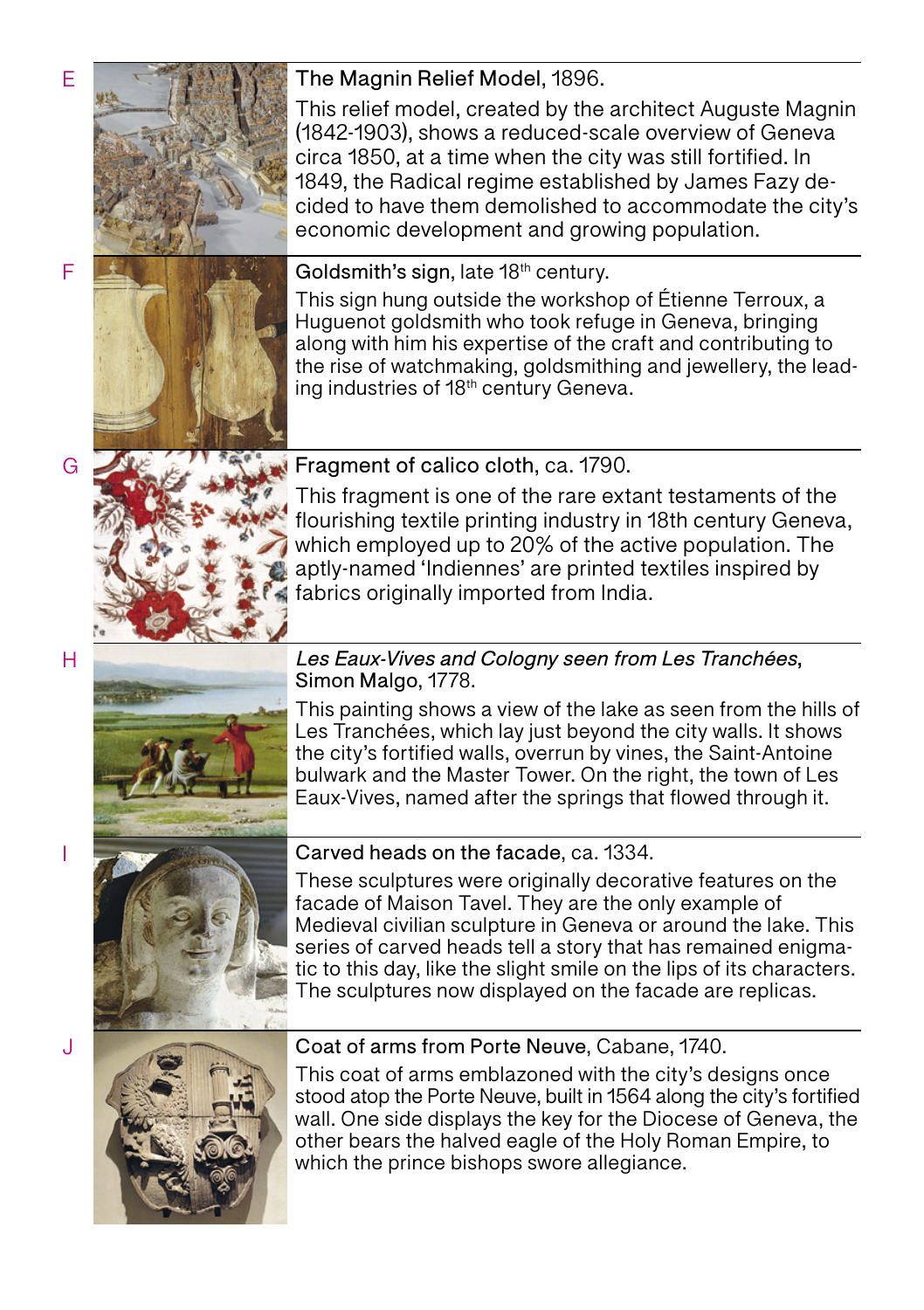- THE MAGNIN RELIEF MODEL 3
- 18TH AND 19TH CENTURY APARTMENT 2
- VIEWS OF GENEVA 1
- **RECEPTION**  $\Omega$
- VAULTED CELLARS -1
- TEMPORARY EXHIBITIONS -2



### 0 CISTERN AND GARDEN

Excavations carried out in the garden of the Maison Tavel in the 1980s brought to light a huge cistern (6.70 meters high and with a radius of 3 meters) in perfect condition.

Built in the  $17<sup>th</sup>$  century by the then owners, the Calandrini family, this cistern offered a constant water supply for this small urban noble residence on the hill of the Old Town, where groundwater is unattainable and any wells quickly dried up.

Built of masonry covered with an impermeable coating, the cistern was filled by an ingenious rainwater filtration system consisting, among other things, of sand and of bronze inlet filters.

Its brick dome, covered with flat tiles and capped by a disc of limestone rock, is still visible in the house's garden.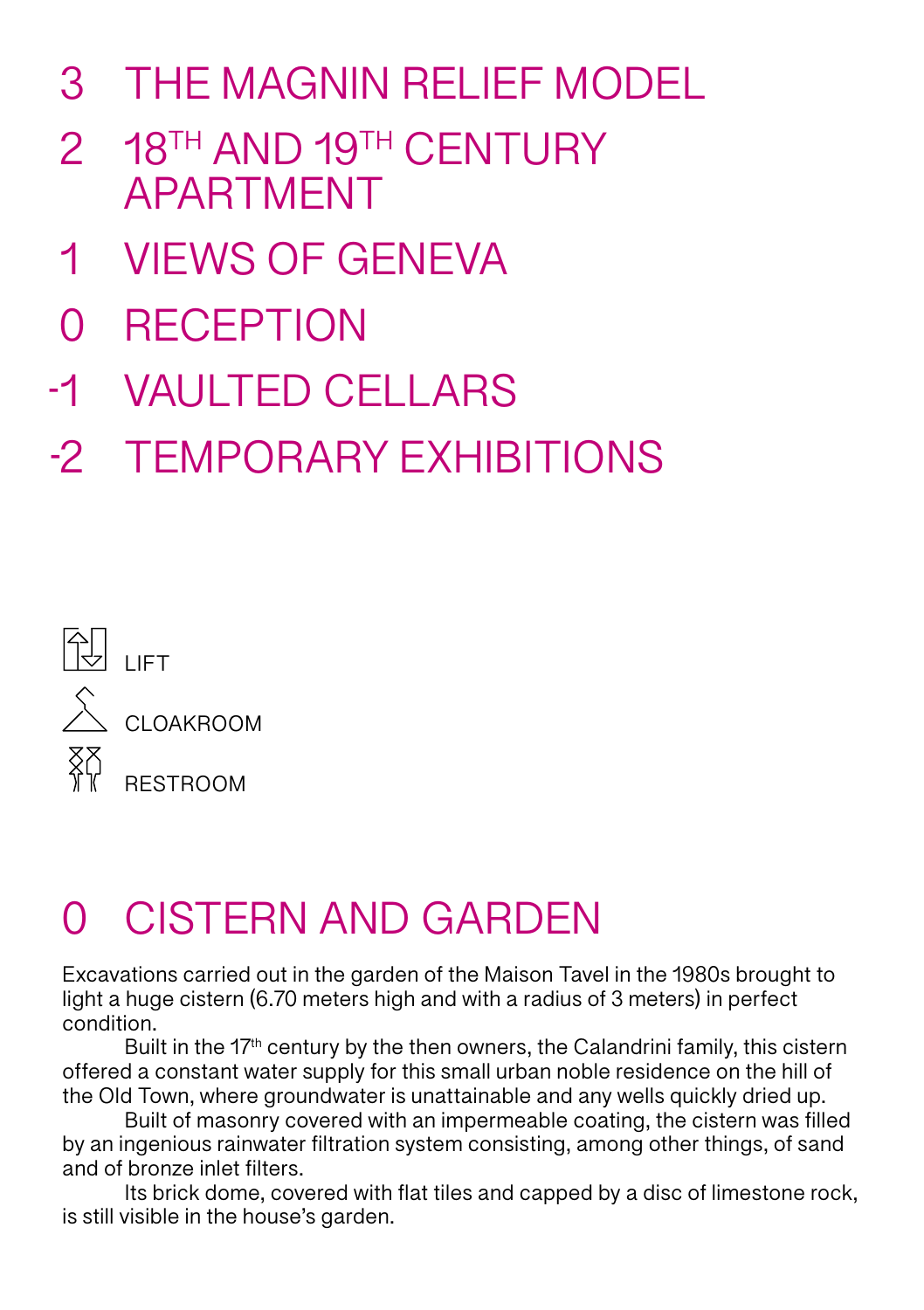

### 0 RECEPTION

In the Middle Ages, the ground floor was a service area. The great hall, which has preserved some of its 16th century tiles, comprises the kitchen, with its monumental fireplace originally surmounted by a stone mantelpiece. Today only a lintel remains, resting on an embedded column with a carved capital. The wall's plastering and medieval graffiti have been preserved, and furniture and tiles recall the style of the medieval interior.

The various objects on the ground floor evoke the influential powers in Medieval Geneva, such as the Counts of Geneva, the Counts of Savoy and the Bishop of Geneva.

The rooms facing out onto the garden are devoted to the Reformation and the Escalade, as well as to the realms of power and justice, and illustrate key moments in the Republic's history.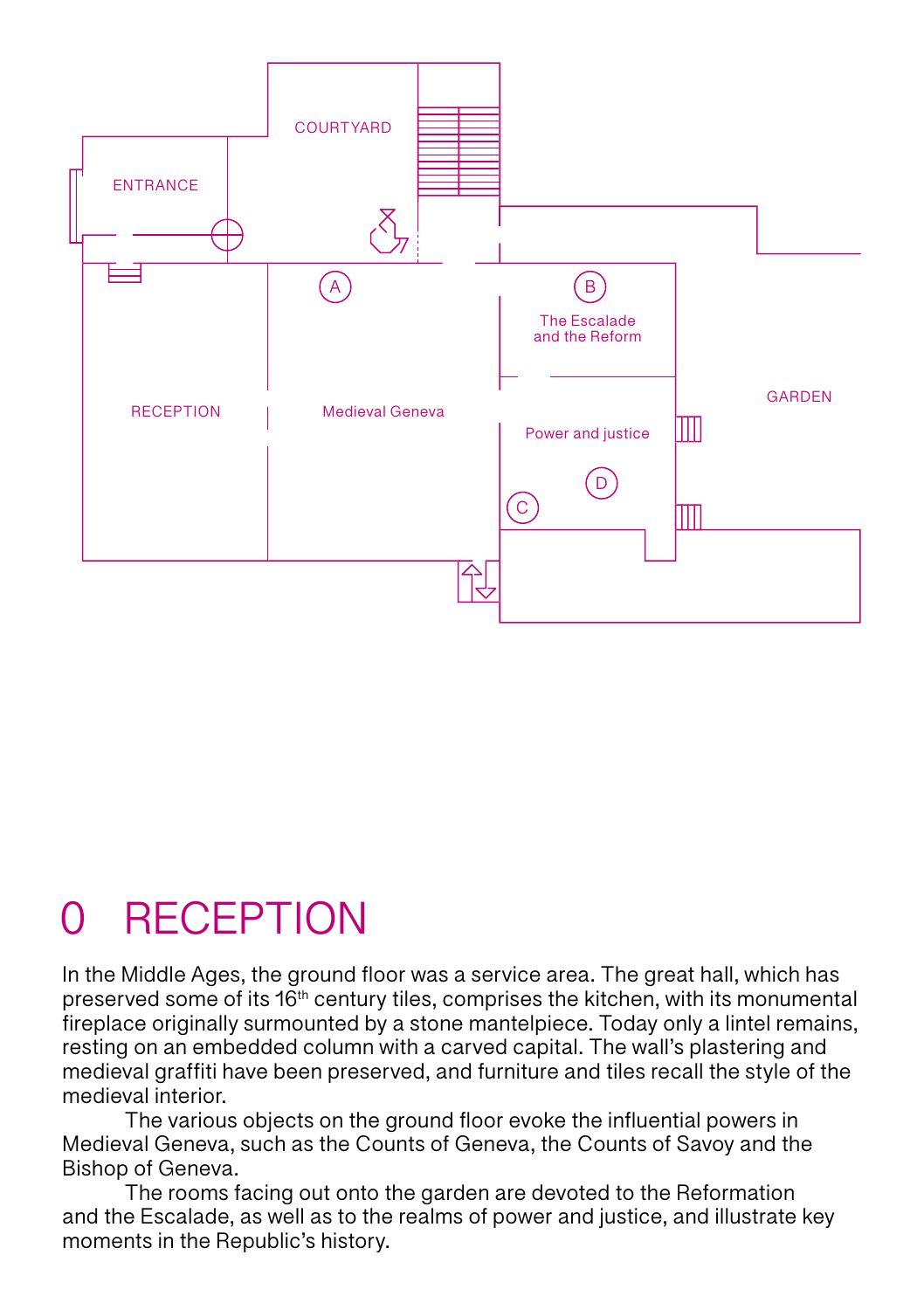

### 3 THE MAGNIN RELIEF MODEL **EXHIBITION**

The Magnin Relief Model takes up the greater part of the Maison Tavel attic. Architect Auguste Magnin spent 18 years creating this imposing relief model giving visitors an overview of Geneva before the destruction of its fortifications in 1850 and its subsequent transformation. This historically important relief model – the largest in Switzerland – was created entirely in metal. The houses and fortifications are in zinc, and the roofs in copper. Composed of 86 sections set together, it covers a surface area of 32m<sup>2</sup>. The Magnin Relief Model was presented for the first time at the 1896 National Exhibition in Geneva.

A twenty-minute audiovisual feature about the model in French is available on request from the museum staff.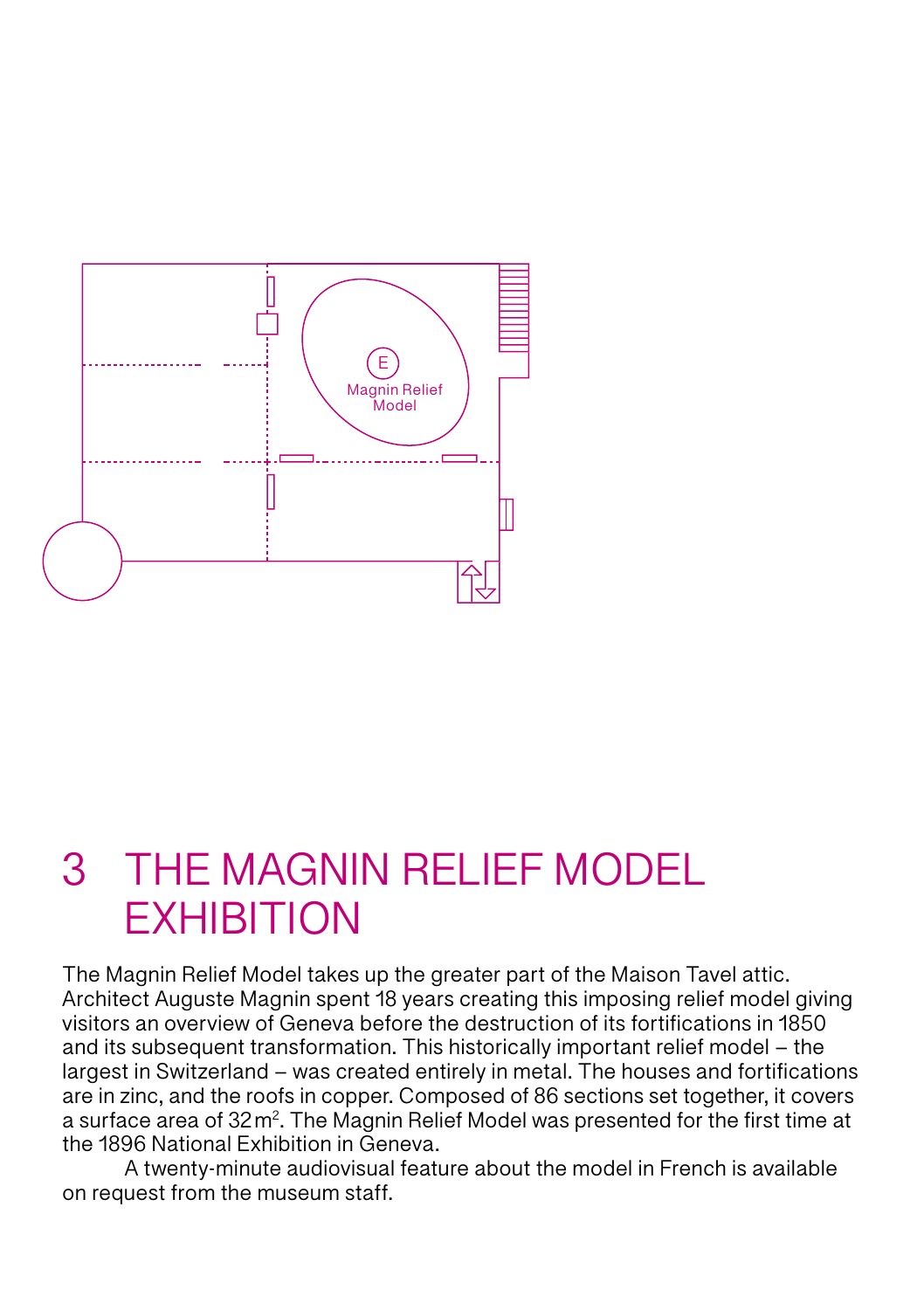

### 2 18<sup>TH</sup> AND 19TH CENTURY APARTMENT

The twelve rooms on the second floor are laid out as the apartment was in the 18<sup>th</sup> century, with its salon, study, bedchamber, turret and kitchen. The wallpaper was re-created using early printing plates. Display cases exhibit objects such as furniture, wallpapers, calicos (printed fabrics), silver and pewter dishes, and kitchen utensils from Geneva's daily life in the 16<sup>th</sup> to 19<sup>th</sup> centuries.

These re-created living areas powerfully evoke the periods represented. The kitchen still has its sink, whetstone and fireplace, and the stove comes from a house in rue Calvin. The tour continues by heading down a corridor to a small bedchamber dedicated to childhood.

The view from the bedchamber turret looks onto the lake, the water fountain and the cathedral's spire.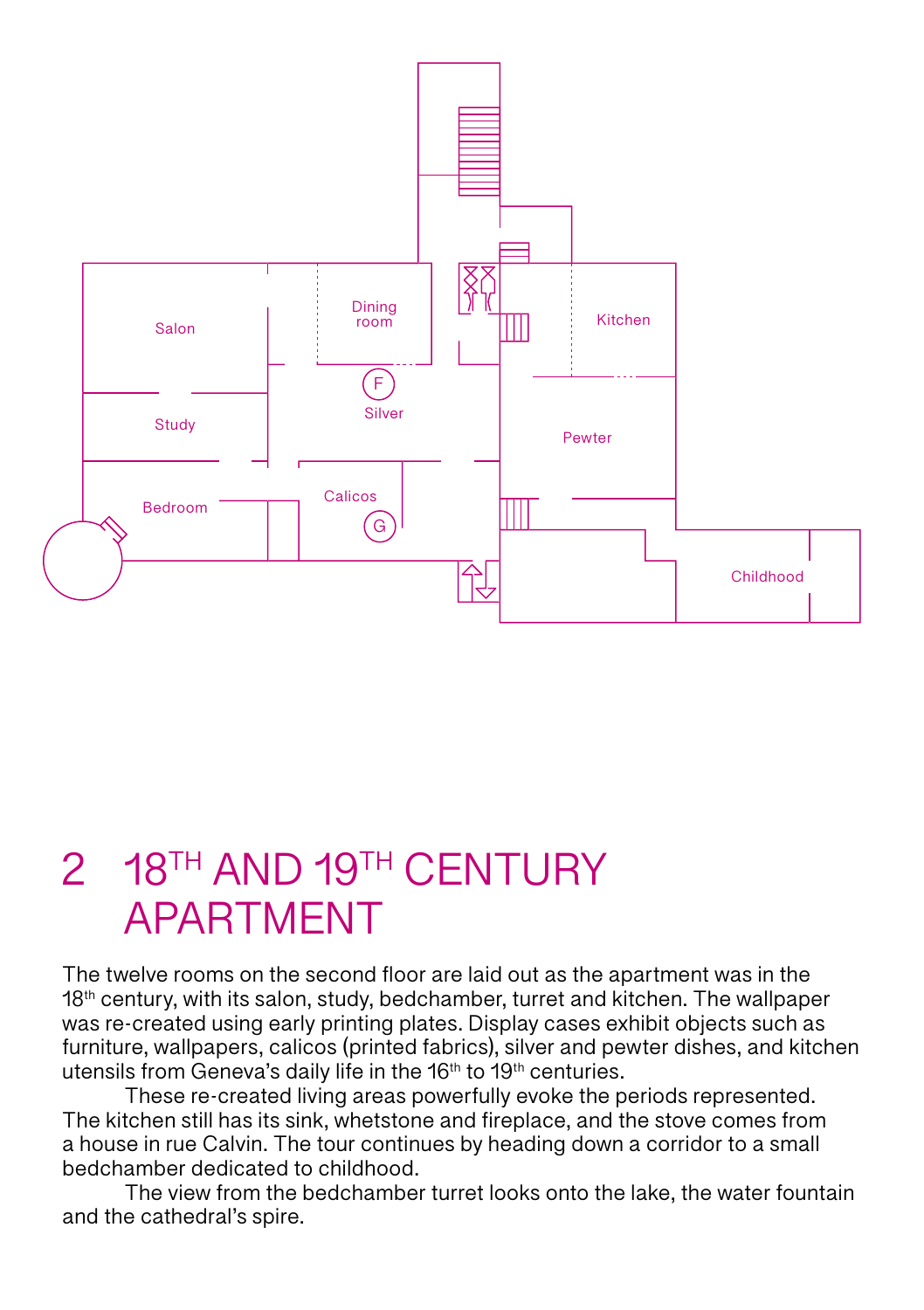

### 1 VIEWS OF GENEVA

The exhibition is centred on urban development, ranging from iconography of the City of Geneva to decorative architectural details.

The large room presents doors and inn signs, among other things, vestiges of the 16<sup>th</sup> to 18<sup>th</sup> century buildings today vanished from the city's landscape.

In the little room to the left are four  $18<sup>th</sup>$  century paintings representing views of Geneva. There is also a small model of Geneva in 1813, making it possible to easily imagine the city of the time standing behind its Vauban-inspired fortifications.

The ten carved stone heads adorning the Tavel's House Gothic facade are exhibited on the side facing the street, and are kept here to better preserve and restore them. The copies replacing the originals and the full facade are visible from the turret windows.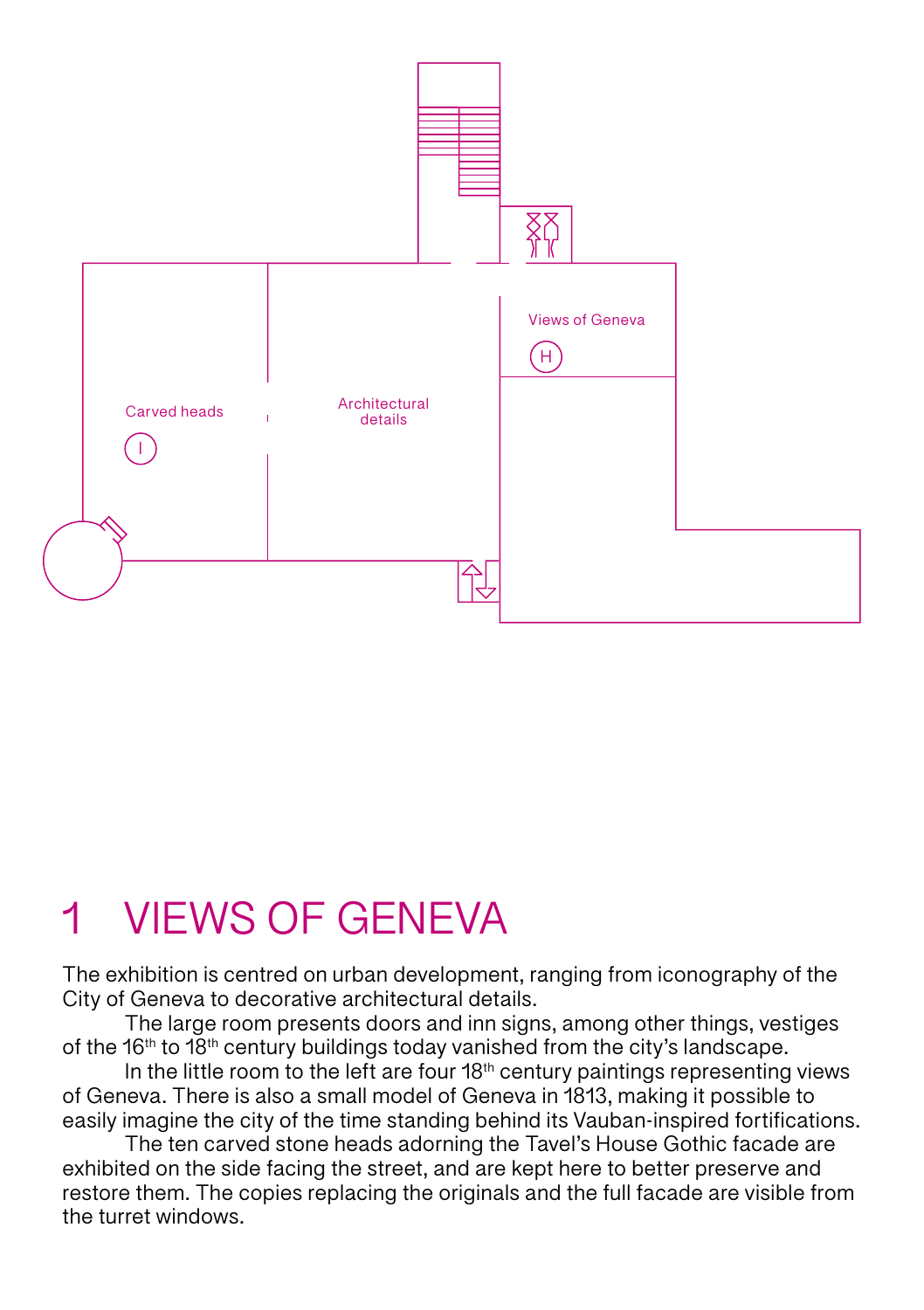

### -1 VAULTED CELLARS

The vaulted Roman cellars date from the late 12<sup>th</sup> century. The arches rest on columns surmounted with carved capitals, their frugal style recalling constructions in Cistercian monasteries.

In the Middle Ages, the cellars were used for trade, opening directly onto the street and isolated from the rest of the residence. A strong room built into the walls and originally closed with a door, served to protect valuables.

The different levels here result from the later constructions of the lower cellars in the  $17<sup>th</sup>$  century. They most likely served to store merchandise.

The old weight and measure systems exhibited here, as well as the coat of arms and coinage recall trade.

## -2 TEMPORARY EXHIBITIONS

In 1988, a room was carefully built under the garden to leave the archaeological remains of the Roman tower, visible from the upper windows, and the  $17<sup>th</sup>$  century cistern at the far end (closed to the public) undisturbed.

This area is devoted to temporary exhibitions with paid admission.